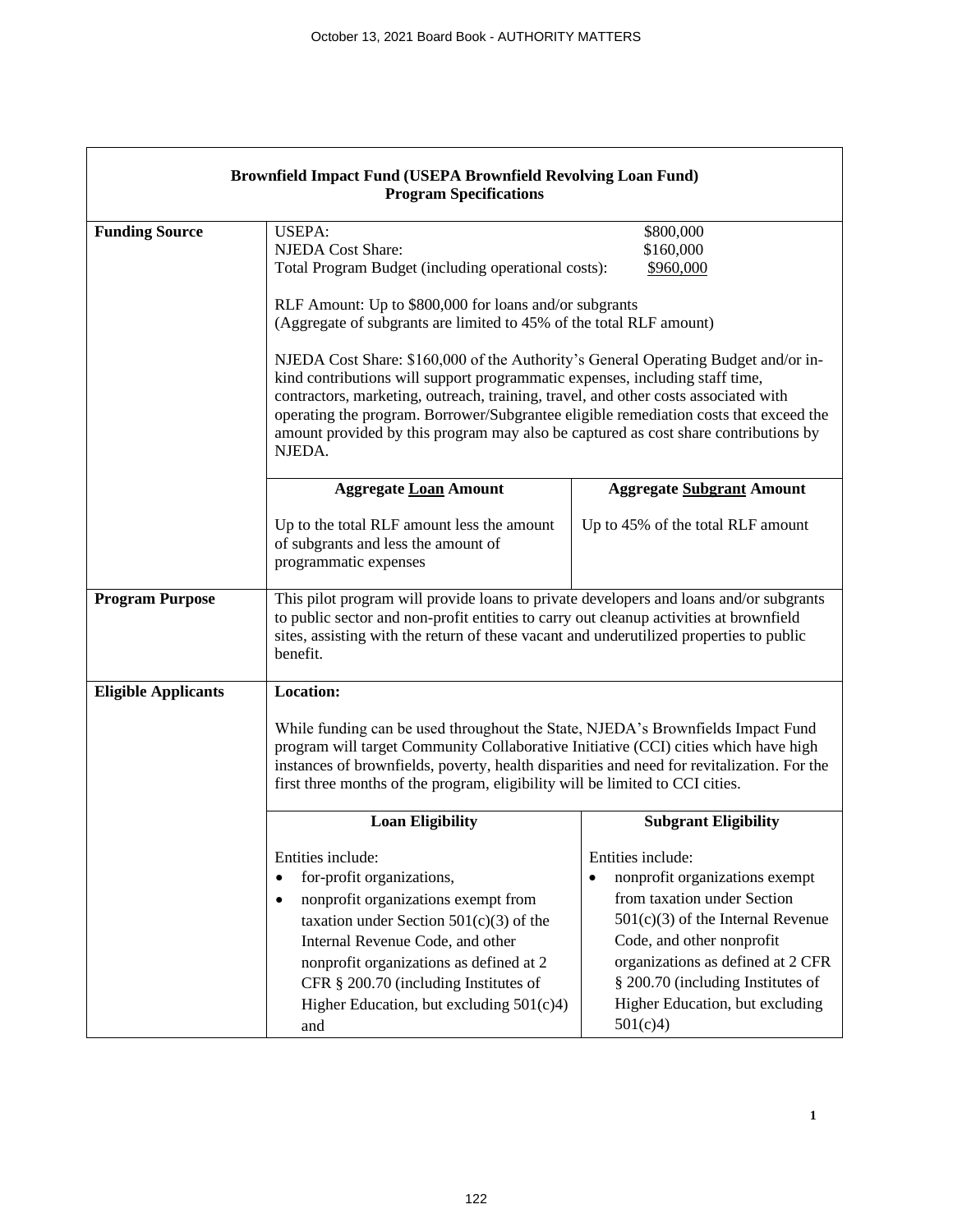| units of local government (including<br>County, Regional, and quasi-<br>governmental entities)                                                                                                                                                                                                                                                                                                                                                                                                                                                                                                                                                                                                                                                                                                                                                                                                                       | units of local government<br>٠<br>(including County, Regional, and<br>quasi-governmental entities)                                                                                                                                                                                                            |
|----------------------------------------------------------------------------------------------------------------------------------------------------------------------------------------------------------------------------------------------------------------------------------------------------------------------------------------------------------------------------------------------------------------------------------------------------------------------------------------------------------------------------------------------------------------------------------------------------------------------------------------------------------------------------------------------------------------------------------------------------------------------------------------------------------------------------------------------------------------------------------------------------------------------|---------------------------------------------------------------------------------------------------------------------------------------------------------------------------------------------------------------------------------------------------------------------------------------------------------------|
| <b>Site Control:</b><br>Potential brownfield site purchasers and current brownfield site owners (including local<br>government redevelopers) are eligible as follows:                                                                                                                                                                                                                                                                                                                                                                                                                                                                                                                                                                                                                                                                                                                                                |                                                                                                                                                                                                                                                                                                               |
| Loan applicants:<br>must be able to demonstrate site control or a<br>path to site control of a brownfield property.                                                                                                                                                                                                                                                                                                                                                                                                                                                                                                                                                                                                                                                                                                                                                                                                  | <b>Subgrantees:</b><br>must own the brownfield property at<br>the time of the application and award<br>of subgrant.<br>The subgrantee must retain ownership<br>of the site throughout the period of<br>performance of the subgrant and must                                                                   |
|                                                                                                                                                                                                                                                                                                                                                                                                                                                                                                                                                                                                                                                                                                                                                                                                                                                                                                                      | consult with the NJEDA and USEPA<br>Project Officer prior to transferring<br>title or otherwise conveying the real<br>property comprising the site. For the<br>purposes of this agreement, the term<br>"owns" means fee simple title unless<br>NJEDA and USEPA approves a<br>different ownership arrangement. |
| Other:<br>The applicant will be required to complete a pre-application screening form, identifying<br>site, borrower and /or subgrantee information to determine project eligibility.<br>All applications must be accompanied by a letter of support from the mayor or, if the<br>position of mayor does not exist, from the governing body of the municipality in which<br>the brownfield site is located. The letter of support must indicate that the project aligns<br>with the master land use plan, or the local redevelopment plan, or that no local<br>redevelopment plan exists. Note: When required by laws that govern borrowing by<br>municipalities, municipalities receiving a Brownfields loan may need Local Finance<br>Board approval.<br>Applicant must have a plan for the redevelopment of the property.<br>Entities applying to the Brownfield Impact Fund will complete a legal questionnaire. |                                                                                                                                                                                                                                                                                                               |
| All applicants will be required to provide with their application a valid Tax Clearance<br>Certificate from the NJ Department of the Treasury, Division of Taxation.<br>Entity must be in good standing with the Department of Labor, with all decisions of<br>good standing at the discretion of the Commissioner of the Department of Labor.                                                                                                                                                                                                                                                                                                                                                                                                                                                                                                                                                                       |                                                                                                                                                                                                                                                                                                               |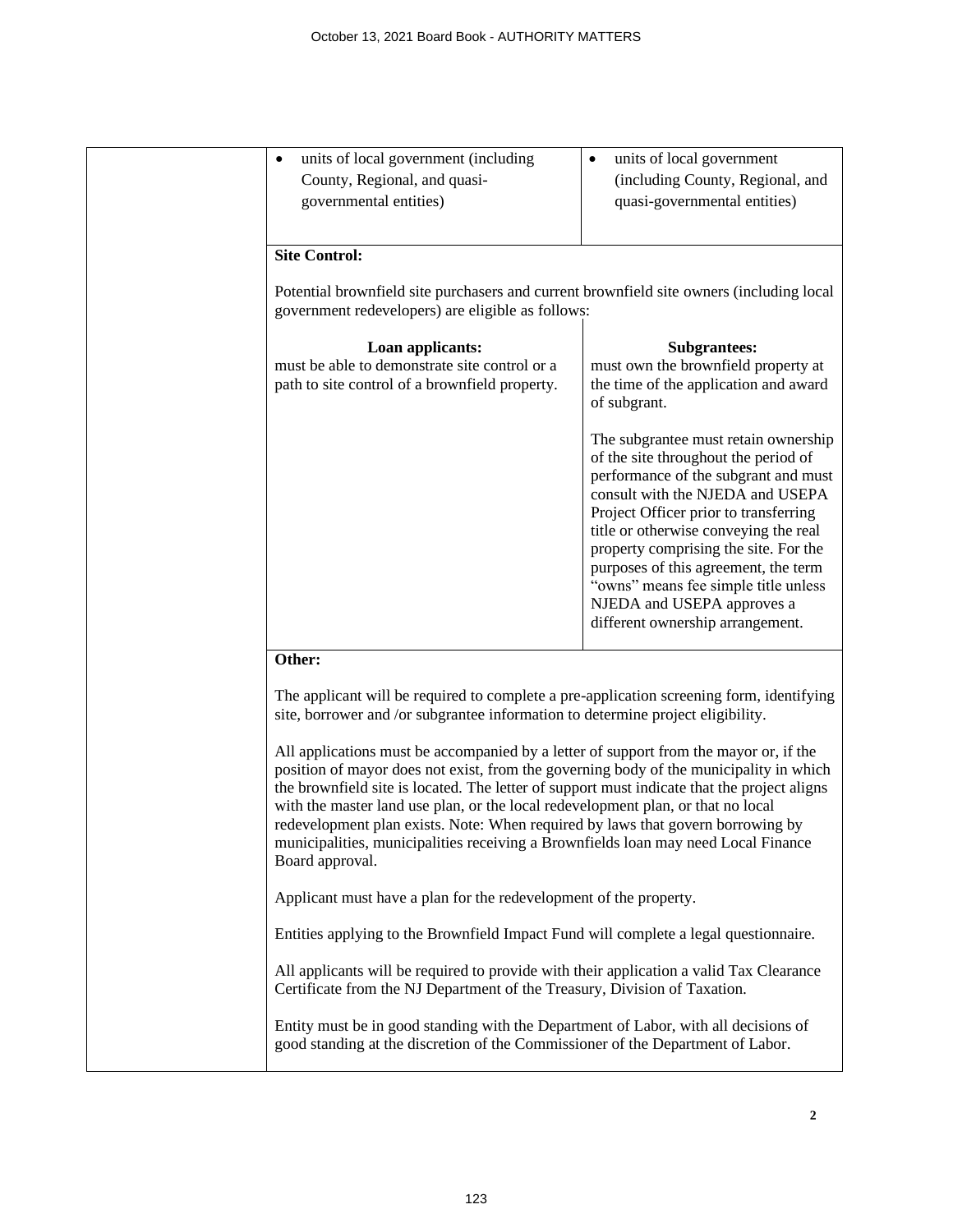|                      | Entity must be in good standing with DEP with all decisions of good standing at the<br>discretion of the Commissioner of the Department of Environmental Protection.                                                                                                                                                                                                                                                                                                                                                                                                                                                                                                                                                                                                                                                                                                                                                                                                                                                                                                                                                                     |  |  |
|----------------------|------------------------------------------------------------------------------------------------------------------------------------------------------------------------------------------------------------------------------------------------------------------------------------------------------------------------------------------------------------------------------------------------------------------------------------------------------------------------------------------------------------------------------------------------------------------------------------------------------------------------------------------------------------------------------------------------------------------------------------------------------------------------------------------------------------------------------------------------------------------------------------------------------------------------------------------------------------------------------------------------------------------------------------------------------------------------------------------------------------------------------------------|--|--|
|                      | Entity and site must be eligible to receive funding under the cooperative agreement for<br>this program between NJEDA and USEPA. Applicants can refer to the USEPA<br>Brownfields Revolving Loan Fund webpage. Prior to closing, NJEDA will submit<br>loans and subgrants to USEPA for applicant and site eligibility.                                                                                                                                                                                                                                                                                                                                                                                                                                                                                                                                                                                                                                                                                                                                                                                                                   |  |  |
|                      | Projects that have been approved for grants through other NJEDA programs, including,<br>but not limited to the Hazardous Discharge Site Remediation Fund (HDSRF) program<br>may eligible for the Brownfield Impact Fund, however the applicant must demonstrate<br>to the Authority that the uses of the funds for the Brownfield Impact Fund are not<br>duplicative of the uses from other NJEDA grants. Applicants may leverage funding<br>from other federal, state, and/or local grant programs to the extent allowable under<br>USEPA Brownfield RLF grant program rules.                                                                                                                                                                                                                                                                                                                                                                                                                                                                                                                                                           |  |  |
|                      | <b>Exclusionary Criteria:</b>                                                                                                                                                                                                                                                                                                                                                                                                                                                                                                                                                                                                                                                                                                                                                                                                                                                                                                                                                                                                                                                                                                            |  |  |
|                      | Loans or subgrants cannot be provided to entities who caused or contributed to the<br>contamination of the property. Specifically, this program excludes: individuals or<br>entities responsible for, or individuals or entities who have common ownership or<br>control with entities responsible for, any existing environmental contamination at the<br>site. Entity must not be considered liable or potentially liable for the environmental<br>contamination under the federal Comprehensive Environmental Response,<br>Compensation, and Liability Act (CERCLA) § 107.                                                                                                                                                                                                                                                                                                                                                                                                                                                                                                                                                            |  |  |
|                      | Applicant does not meet inclusionary criteria.                                                                                                                                                                                                                                                                                                                                                                                                                                                                                                                                                                                                                                                                                                                                                                                                                                                                                                                                                                                                                                                                                           |  |  |
| <b>Eligible Uses</b> | The Brownfield Impact Fund provides low-interest loans and/or subgrants for eligible<br>brownfield cleanups.                                                                                                                                                                                                                                                                                                                                                                                                                                                                                                                                                                                                                                                                                                                                                                                                                                                                                                                                                                                                                             |  |  |
|                      | Eligible Activities may include:<br>Preparation of Remedial Action Workplans;<br>$\bullet$<br>Remediation of hazardous substances that are part of a structure (to include<br>$\bullet$<br>lead based paint and asbestos);<br>Construction of a site's engineered remediation cap which could include<br>$\bullet$<br>foundations/roadways;<br>Demolition of structures to the extent that the demolition is integral to enabling<br>access to contamination needing remediation (must be pre-approved by<br>USEPA);<br>Actions necessary to clean up the release or mitigate the threatened release of<br>$\bullet$<br>hazardous materials such as:<br>provide fences, warning signs or other site control precautions;<br>$\circ$<br>drainage controls;<br>$\circ$<br>capping of contaminated soils;<br>$\circ$<br>excavation, consolidation, or removal of highly contaminated soils;<br>$\circ$<br>removal of containers that may contain hazardous substances;<br>$\circ$<br>use of chemicals to retard the spread of hazardous substances;<br>$\circ$<br>containment, treatment, disposal, or incineration of hazardous<br>$\circ$ |  |  |
|                      | materials.<br>Purchase of environmental insurance;                                                                                                                                                                                                                                                                                                                                                                                                                                                                                                                                                                                                                                                                                                                                                                                                                                                                                                                                                                                                                                                                                       |  |  |

**3**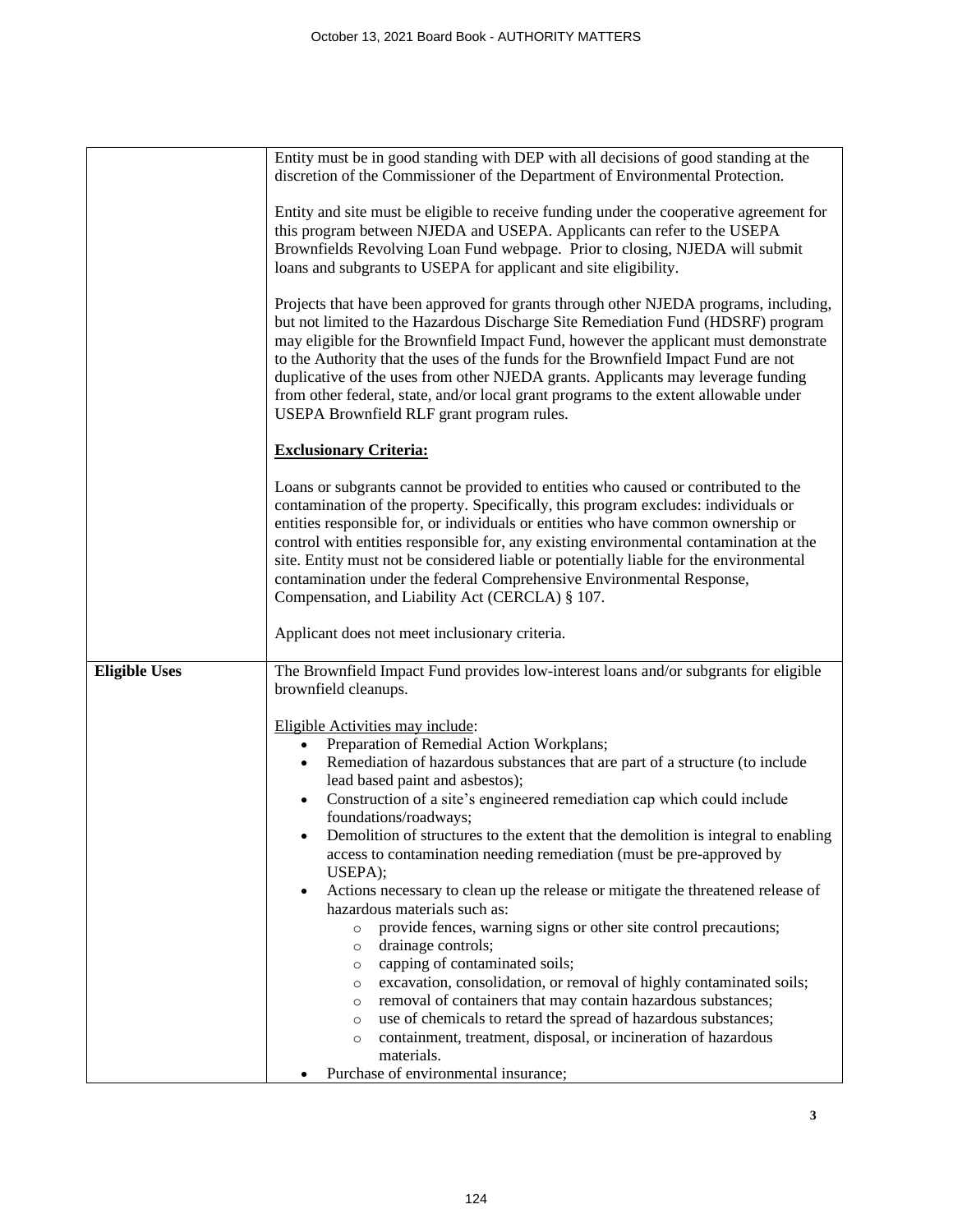|                                            | $\bullet$<br>process;<br>Monitoring and data collection which are required as a component of the<br>$\bullet$<br>cleanup action (including payment of the annual NJDEP remediation permit<br>fees, if approved by USEPA);<br>Installation of engineering and/or institutional controls to fulfill cleanup<br>$\bullet$<br>requirements.<br>Others uses will be considered upon request from borrower / subgrantee, and<br>$\bullet$<br>approval by USEPA.                                                                                                                                                                                                                                                                                                                                                                                      | Site monitoring, including sampling and analysis, required during the cleanup                                                                                                                                                                                                                                                                                                                                                                                                                                                                                                                                                                                                                                                                                                                                                                                                                                                                                                                                                                                                                           |  |
|--------------------------------------------|------------------------------------------------------------------------------------------------------------------------------------------------------------------------------------------------------------------------------------------------------------------------------------------------------------------------------------------------------------------------------------------------------------------------------------------------------------------------------------------------------------------------------------------------------------------------------------------------------------------------------------------------------------------------------------------------------------------------------------------------------------------------------------------------------------------------------------------------|---------------------------------------------------------------------------------------------------------------------------------------------------------------------------------------------------------------------------------------------------------------------------------------------------------------------------------------------------------------------------------------------------------------------------------------------------------------------------------------------------------------------------------------------------------------------------------------------------------------------------------------------------------------------------------------------------------------------------------------------------------------------------------------------------------------------------------------------------------------------------------------------------------------------------------------------------------------------------------------------------------------------------------------------------------------------------------------------------------|--|
|                                            | Ineligible Activities include, but are not limited to:<br>Pre-cleanup assessment, identification, and characterization;<br>٠<br>Cleanup of a naturally occurring substances;<br>٠<br>Payment of a penalty or fine;<br>٠<br>Construction, demolition, and development activities that are not integral to<br>$\bullet$<br>cleanup actions;<br>Public or private drinking water supplies that have deteriorated through<br>$\bullet$<br>ordinary use;<br>Monitoring and data collection necessary to apply for, or comply with,<br>$\bullet$<br>is required as a component of the cleanup action;<br>Other activities unrelated to the cleanup;<br>$\bullet$<br>Properties already listed as Superfund sites;<br>٠<br>Any cost incurred prior to loan or subgrant approval;<br>$\bullet$<br>Any use not approved by NJEDA or USEPA.<br>$\bullet$ | environmental permits under other federal and state laws, unless such a permit                                                                                                                                                                                                                                                                                                                                                                                                                                                                                                                                                                                                                                                                                                                                                                                                                                                                                                                                                                                                                          |  |
| <b>Application Process</b>                 | $\bullet$<br>$\bullet$<br>$\bullet$<br>$\bullet$<br>deficiencies).<br>$\bullet$<br>$\bullet$<br>underwriting.<br>$\bullet$<br>applicant and site eligibility.                                                                                                                                                                                                                                                                                                                                                                                                                                                                                                                                                                                                                                                                                  | Funding will be available on a rolling basis, first come, first served, based on<br>the readiness of the application and the availability of funds.<br>NJEDA will vet eligibility of the project site and eligibility of the applicant<br>based on a brief pre-application screening form.<br>Eligible applicants will be invited to complete a full application.<br>Applications will have a 45-business day remedy period (to remedy any open<br>application items and/or supply missing documentation and/or correct any<br>For the initial 90 days after program launch, only applications for projects<br>located in the target 12 Community Collaborative Initiative (CCI) communities<br>will be considered. This will prioritize investment in these communities which<br>have high instances of brownfields, poverty, health disparities and need for<br>revitalization. After 90 days, the program will be open throughout the state.<br>Applications meeting at least minimum program standards will be forwarded to<br>Prior to closing, NJEDA will submit loans and subgrants to USEPA for |  |
| <b>Loan and Subgrant</b><br><b>Amounts</b> | Loan amount:<br>\$50K to \$350k<br>Funds to be disbursed upon receipt<br>$\bullet$<br>and review of approved invoices.                                                                                                                                                                                                                                                                                                                                                                                                                                                                                                                                                                                                                                                                                                                         | <b>Subgrant amount:</b><br>\$25K to \$350k<br>Funds to be disbursed upon<br>receipt and review of invoices.<br>(Aggregate of subgrants are limited                                                                                                                                                                                                                                                                                                                                                                                                                                                                                                                                                                                                                                                                                                                                                                                                                                                                                                                                                      |  |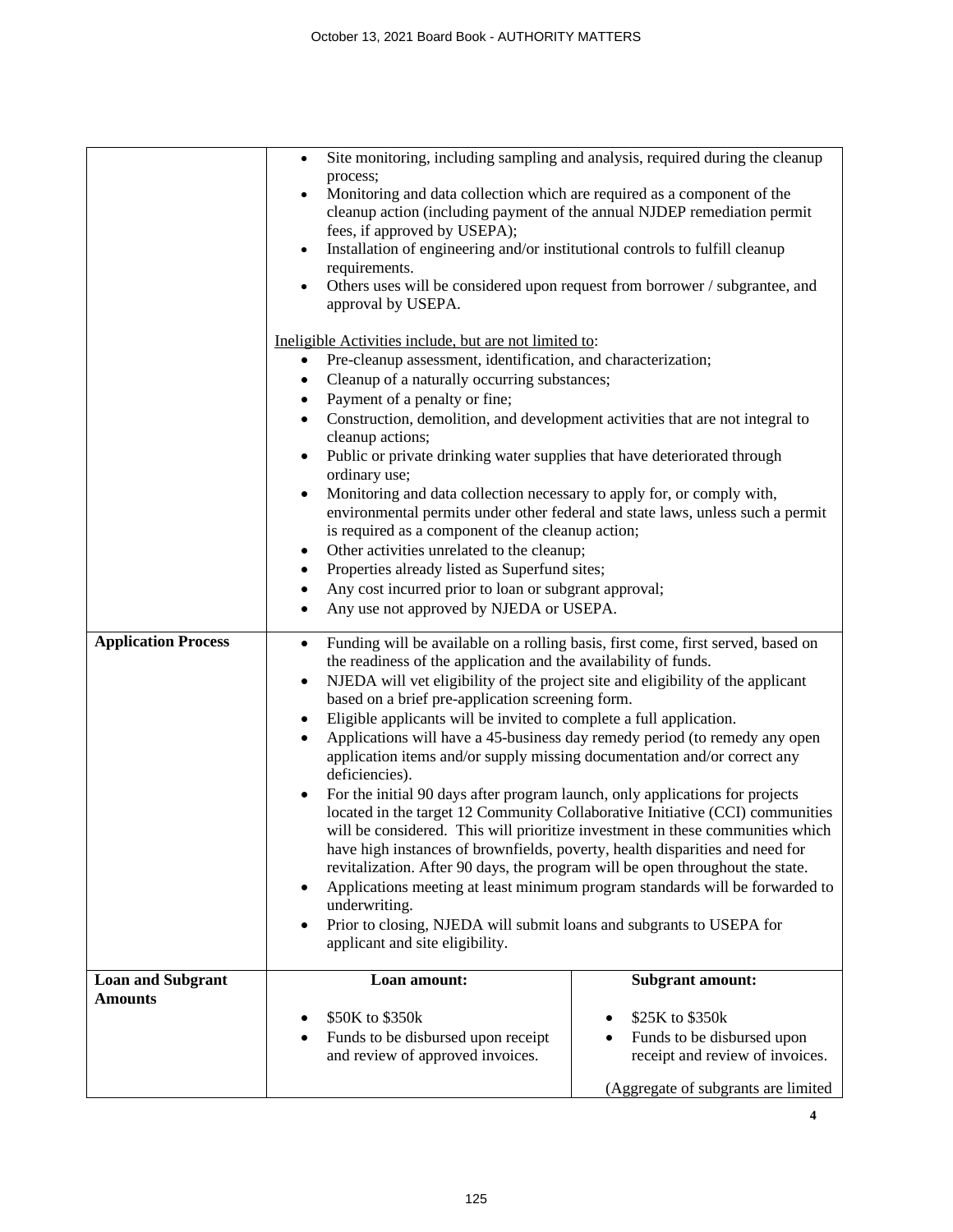|              |                                                                                                                                                                                                                                                                                                                                                                                                                                                                                                                                                                                                                                                                                                                                                                                                                                                                                                                                                                                                                                                                                                                                                                                                                                                                                                                                                                                                                                                                                                                                                                                                             | to 45% of the total RLF amount)                                                                                                            |
|--------------|-------------------------------------------------------------------------------------------------------------------------------------------------------------------------------------------------------------------------------------------------------------------------------------------------------------------------------------------------------------------------------------------------------------------------------------------------------------------------------------------------------------------------------------------------------------------------------------------------------------------------------------------------------------------------------------------------------------------------------------------------------------------------------------------------------------------------------------------------------------------------------------------------------------------------------------------------------------------------------------------------------------------------------------------------------------------------------------------------------------------------------------------------------------------------------------------------------------------------------------------------------------------------------------------------------------------------------------------------------------------------------------------------------------------------------------------------------------------------------------------------------------------------------------------------------------------------------------------------------------|--------------------------------------------------------------------------------------------------------------------------------------------|
| <b>Rates</b> | Loans:                                                                                                                                                                                                                                                                                                                                                                                                                                                                                                                                                                                                                                                                                                                                                                                                                                                                                                                                                                                                                                                                                                                                                                                                                                                                                                                                                                                                                                                                                                                                                                                                      | <b>Subgrants:</b>                                                                                                                          |
|              | Up to a 20-year term based on the<br>٠<br>remediation and project redevelopment<br>timeframe. No prepayment penalty.<br>Principal and interest will be deferred<br>٠<br>through the end of Year 4, interest to<br>accrue and capitalize during this period,<br>then the outstanding balance plus<br>capitalized interest to fully amortize for<br>the remaining term (no balloon). Loan<br>interest will be set at 2%, with option for<br>interest rate reductions to a floor of 1%.<br>Bonus Option: Option to reduce interest<br>$\bullet$<br>rate to 1% to incentivize achievement of<br>NJEDA state policy goals, as described<br>below. Project site locations must meet<br>at least two of the following criteria for<br>interest rate reduction to 1%:<br>CCI communities or government<br>O<br>restricted municipality<br>Project site located in a municipality<br>$\circ$<br>ranked as one of the 50 most<br>distressed municipalities per the<br>NJDCA 2017 Municipal<br><b>Revitalization Index</b><br>Project site located within an existing<br>$\circ$<br>Planning Area 1 (Metropolitan) and<br>within a one-half mile radius, with<br>existing bicycle and pedestrian<br>connectivity, to the mid-point of an<br>existing New Jersey Transit<br>Corporation, Port Authority Transit<br>Corporation, or Port Authority Trans-<br>Hudson Corporation rail, bus, or ferry<br>station, including all light rail stations,<br>or a high frequency bus stop as<br>certified by the New Jersey Transit<br>Corporation<br>Project site located in an Opportunity<br>O<br>Zone eligible census tract | Not Applicable                                                                                                                             |
| <b>Terms</b> | Loans:                                                                                                                                                                                                                                                                                                                                                                                                                                                                                                                                                                                                                                                                                                                                                                                                                                                                                                                                                                                                                                                                                                                                                                                                                                                                                                                                                                                                                                                                                                                                                                                                      | Subgrants:                                                                                                                                 |
|              | Loans will subject to project<br>milestones including project initiation<br>and completion, which will be no<br>later than the term of NJEDA's                                                                                                                                                                                                                                                                                                                                                                                                                                                                                                                                                                                                                                                                                                                                                                                                                                                                                                                                                                                                                                                                                                                                                                                                                                                                                                                                                                                                                                                              | Subgrants will subject to project<br>milestones including project<br>initiation and completion, which<br>will be no later than the term of |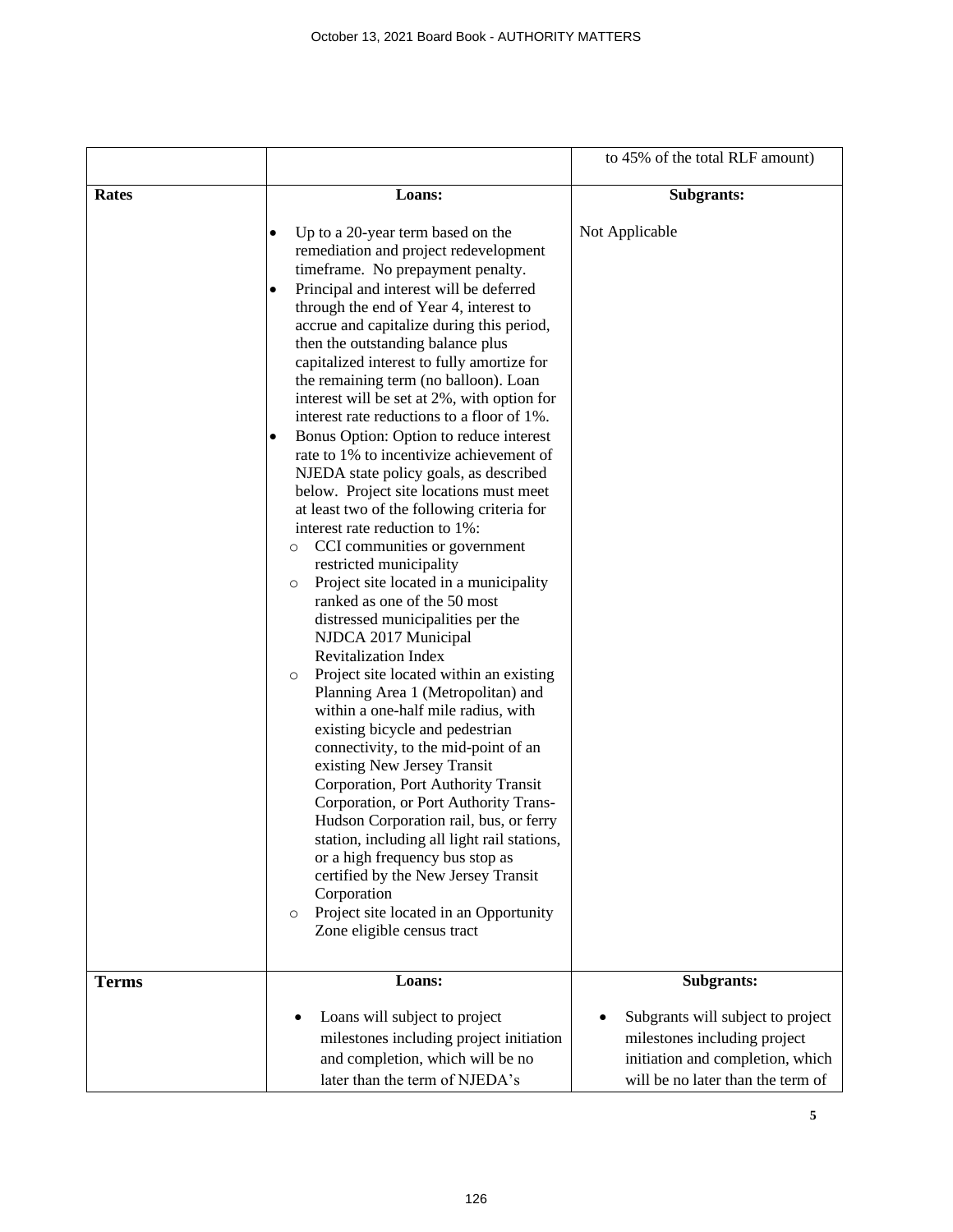| Cooperative Agreement with USEPA         | NJEDA's Cooperative                |
|------------------------------------------|------------------------------------|
|                                          |                                    |
| (term ending 9/30/2025). Should          | Agreement with USEPA (term         |
| USEPA provide an extension to            | ending 9/30/2025). Should          |
| NJEDA's Cooperative Agreement,           | USEPA provide an extension to      |
| then staff may extend the term of the    | NJEDA's Cooperative                |
| loan. Timeframes based on the            | Agreement, then staff may          |
| remediation timeline will be             | extend the term of the subgrant.   |
| established on a project by project      | Timeframes based on the            |
| basis, including, but not limited to the | remediation timeline will be       |
| project start date, number of days for   | established on a project by        |
| the borrower to submit the first         | project basis, including, but not  |
| invoice, and additional invoices.        | limited to the project start date, |
| Loans are disbursed based on a           | number of days for the             |
| reimbursement structure for actual       | subgrantee to submit the first     |
| eligible costs incurred and provided     | invoice, and additional invoices.  |
| on an invoice.                           | Subgrants are disbursed based      |
| New Jersey Prevailing Wage/Davis         | on a reimbursement structure for   |
| Bacon Act applies to the work which      | actual eligible costs incurred and |
| is being funded by this program,         | provided on an invoice.            |
| including all contracts and              | New Jersey Prevailing              |
| subcontracts awarded from funds          | Wage/Davis Bacon Act applies       |
| provided by this program.                | to the work which is being         |
| Each worker employed to<br>$\circ$       | funded by this program,            |
| perform the remediation                  | including all contracts and        |
| funded by this program shall             | subcontracts awarded from          |
| be paid not less than the                | funds provided by this program.    |
| prevailing wage rate for their           | Each worker employed<br>$\circ$    |
| craft or trade.                          | to perform the                     |
| All work funded by this loan must        | remediation funded by              |
| comply with federal cross-cutting        | this program shall be              |
| requirements. These requirements         | paid not less than the             |
| include, but are not limited to,         | prevailing wage rate for           |
| Disadvantaged Enterprise (DBE)           | their craft or trade.              |
| Program which requires six good-         | All work funded by this loan       |
| faith efforts to procure Minority        | must comply with federal cross-    |
| <b>Business Enterprises/Women</b>        | cutting requirements. These        |
| Business Enterprises, OSHA Worker        | requirements include, but are      |
| Health & Safety Standard, Uniform        | not limited to, Disadvantaged      |
| Relocation Act for the fair and          | Enterprise (DBE) Program           |
| equitable treatment of persons           | which requires six good-faith      |
| displaced as a result of this program,   | efforts to procure Minority        |
| National Historic Preservation Act,      | <b>Business Enterprises/Women</b>  |
| <b>Endangered Species Act, permits</b>   | <b>Business Enterprises, OSHA</b>  |
| required by the Clean Water Act,         | Worker Health & Safety             |
|                                          | Standard, Uniform Relocation       |
| Equal Employment Opportunity,            |                                    |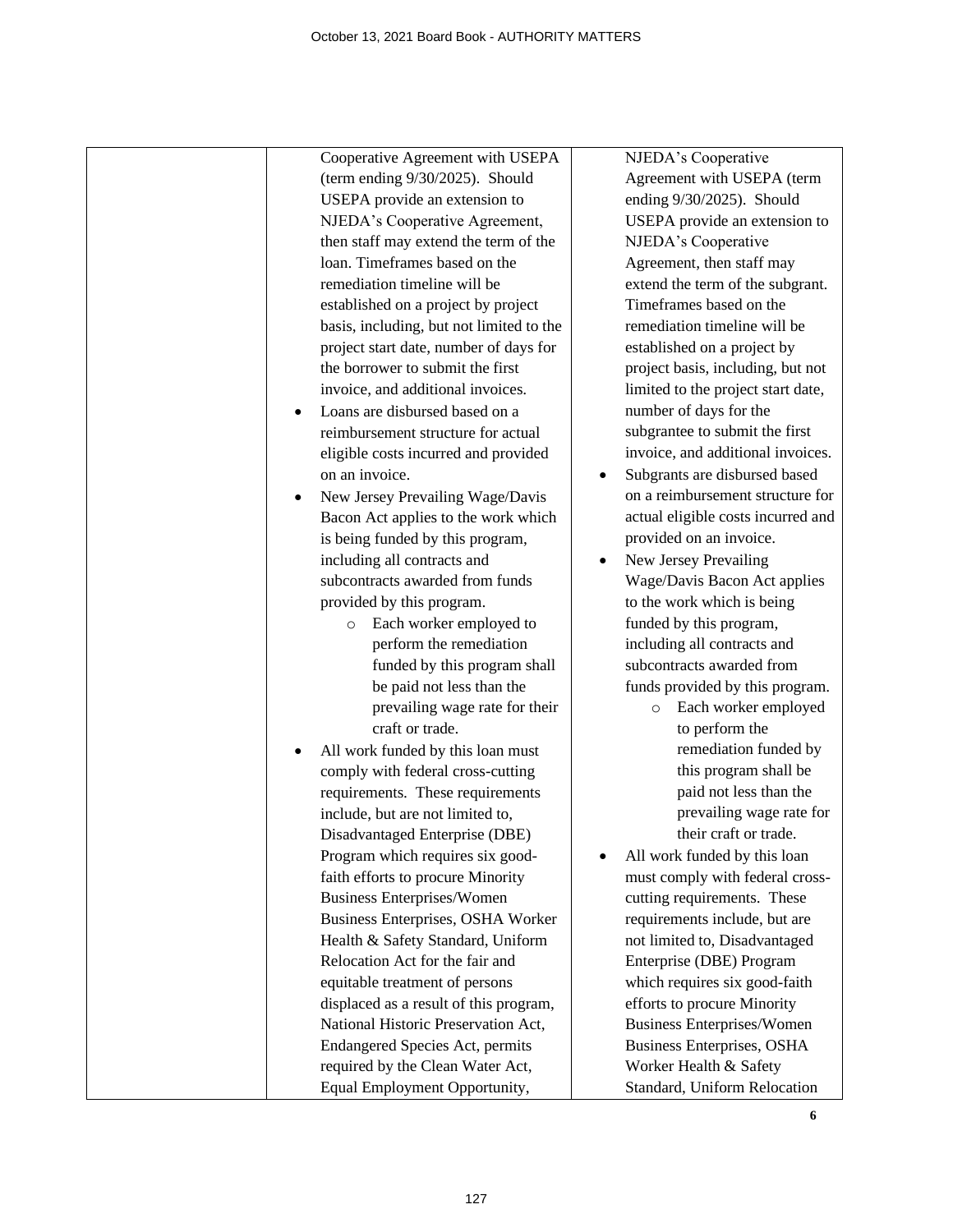|                                        | Contract Work Hours and Safety<br>Standards Act, Anti-Kickback Act,<br>Section 504 of the Rehabilitation Act<br>of 1973 which provides protections<br>for people with disabilities.                                                                                                                                                                                                                                                                                                                                                                                                                                                                                                                                                                                                                                                                                                                                                                                                                                                | Act for the fair and equitable<br>treatment of persons displaced<br>as a result of this program,<br>National Historic Preservation<br>Act, Endangered Species Act,<br>permits required by the Clean<br>Water Act, Equal Employment<br>Opportunity, Contract Work<br>Hours and Safety Standards Act,<br>Anti-Kickback Act, Section 504<br>of the Rehabilitation Act of<br>1973 which provides protections<br>for people with disabilities.                                                                                                                                                                                                                                                                                                                                                                                                                                                                                                                                                |
|----------------------------------------|------------------------------------------------------------------------------------------------------------------------------------------------------------------------------------------------------------------------------------------------------------------------------------------------------------------------------------------------------------------------------------------------------------------------------------------------------------------------------------------------------------------------------------------------------------------------------------------------------------------------------------------------------------------------------------------------------------------------------------------------------------------------------------------------------------------------------------------------------------------------------------------------------------------------------------------------------------------------------------------------------------------------------------|------------------------------------------------------------------------------------------------------------------------------------------------------------------------------------------------------------------------------------------------------------------------------------------------------------------------------------------------------------------------------------------------------------------------------------------------------------------------------------------------------------------------------------------------------------------------------------------------------------------------------------------------------------------------------------------------------------------------------------------------------------------------------------------------------------------------------------------------------------------------------------------------------------------------------------------------------------------------------------------|
| <b>Underwriting/Review</b><br>Criteria | Loans:<br>There is a higher threshold for risk,<br>$\bullet$<br>as the funding source is a grant from<br>USEPA. Per the Cooperative<br>Agreement, USEPA does not<br>prescribe strict underwriting criteria,<br>but rather expects that NJEDA shall<br>undertake "reasonable efforts to<br>enforce the terms of the loan<br>agreement." The main goal of<br>USEPA for this grant is to remediate<br>brownfield sites.<br>NJEDA will follow the guidelines of<br>$\bullet$<br>the Cooperative Agreement with<br>USEPA, pertaining to prudent<br>lending and subgranting practices<br>(Section VI.A.).<br>All loans will be given a default risk<br>٠<br>rating of Substandard. If the<br>underwriting analysis determines a<br>better risk rating is applicable, the<br>default risk rating will be<br>overridden. The final risk rating will<br>not impact the interest rate, only the<br>EDA's reserve for future losses.<br><b>Underwriting Procedures are</b><br>$\bullet$<br>included as an Attachment (NJEDA<br>Confidential). | Subgrants:<br>Financial underwriting is not<br>required for subgrants.<br>Subgrants utilize a formal<br>process to determine applicant<br>and site eligibility.<br>Subgrantees must provide a<br>$\bullet$<br>letter from the Mayor (or<br>governing body) and meet at<br>least one of the following<br>criteria:<br>The subgrant will facilitate<br>$\circ$<br>the creation of,<br>preservation of, or addition<br>to a park, greenway,<br>undeveloped property,<br>recreational property, or<br>other property used for<br>nonprofit purposes;<br>The subgrant will meet the<br>$\circ$<br>needs of a community that<br>has the inability to draw on<br>other sources of funding<br>for environmental<br>remediation and<br>subsequent redevelopment<br>of the area in which a<br>brownfield site is located<br>because of the small<br>population or low income<br>of the community; or<br>The subgrant will facilitate<br>$\circ$<br>the use or reuse of existing<br>infrastructure. |